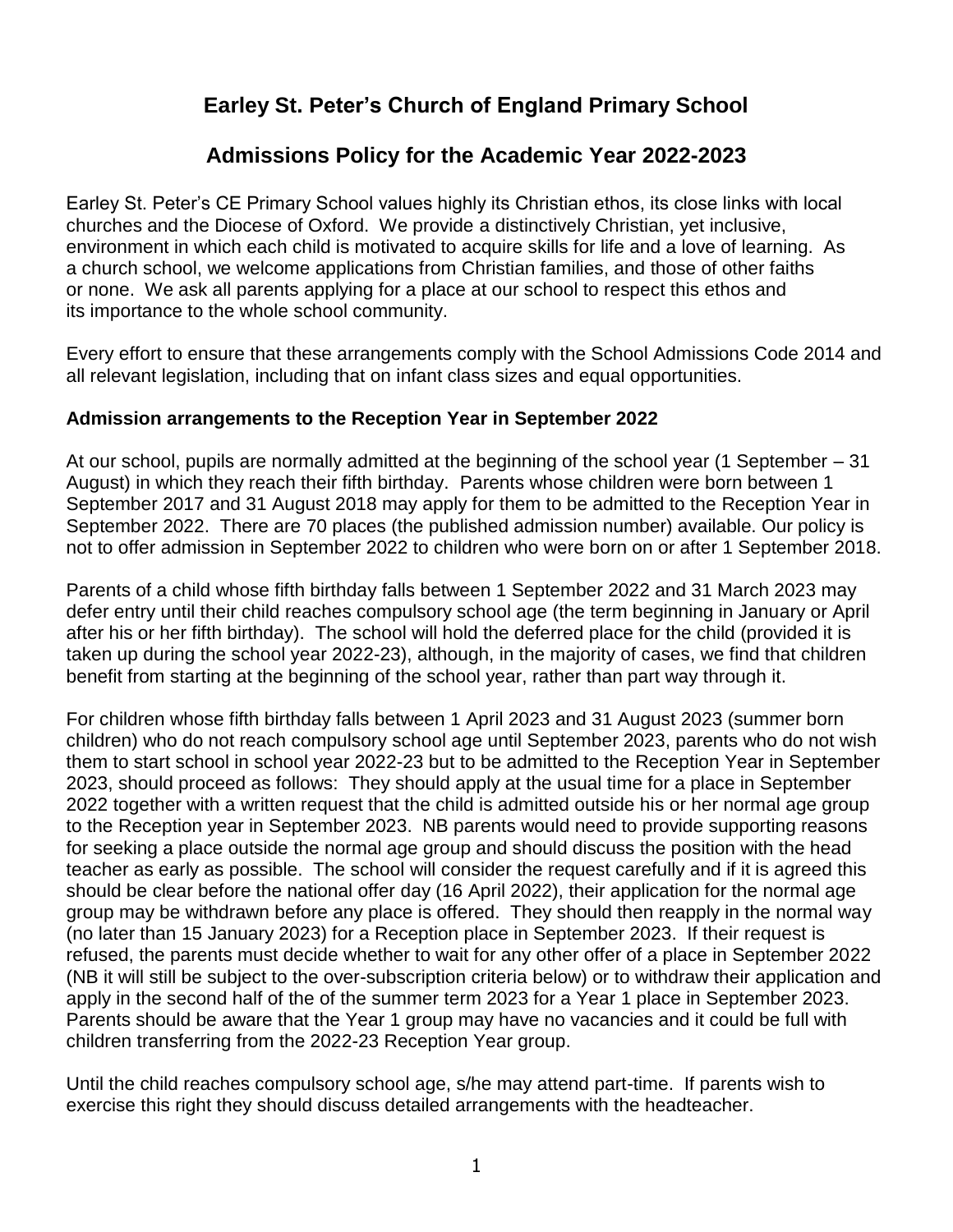**Parents (see Note 1) wishing to apply for the Reception Year in September 2022 must complete the common application form provided by their home local authority (the home LA). The home LA is the LA in whose area the parents live at the time of the application. The form must be returned to that LA no later than 15 January 2022. Applications received after this date will normally only be considered after all those received on or before the cutoff date Offers and refusals of places will be sent by the home LA on 16 April 2022.**

**NOTE: Any of the information given on the application form and the church attendance form (the supplementary information form) may be verified, and the application re-categorized in the light of any inconsistencies.**

#### **Over-subscription criteria**

Children with an Education Health and Care Plan (EHCP) naming Earley St. Peter's Church of England Primary School in the Plan or the Statement will always be offered admission.

If there are fewer applications than places available, all children will be offered places. If there is greater demand for admission than there are places available, the following criteria will be applied in the order set out below.

- **1** Looked-after children and children who were previously looked after, including those children who appear to have been in state care outside England, but ceased to be so as a result of being adopted. (See Note 2)
- **2** Families who have exceptional medical or social needs that make it essential that their child attends Earley St Peter's CE Primary School rather than any other. These needs must be fully supported by written evidence from the appropriate professional person involved with the family. (See Note 3)
- **3** Children with a normal home address (see Note 4) in the catchment area (see Appendix) and with sibling (see Note 5) on the roll of the school at the time of application and who is expected still to be in attendance at the time of entry to the school.
- **4** Children with a normal home address in the catchment area.
- **5** Children with church attendance, living within ecclesiastical parish. Children, one of whose parents is a regular worshipper (at least once a month for at least the 12 months preceding the application date) and who live within the ecclesiastical parish at Earley St Peter's Church. In order for an application to be considered under this criterion the parent must complete the school's Church attendance form (countersigned by the relevant Minister) and send this form directly to the School. For those who have recently moved into the area and are attending Earley St. Peter's Church, worship prior to the move at their previous Anglican church will be taken into account (so the total qualifying period will be regular worship at least once a month for at least 12 months prior to the application date). The parent will also be required to provide a church attendance form, countersigned by the relevant Minister of the previous church, with their application.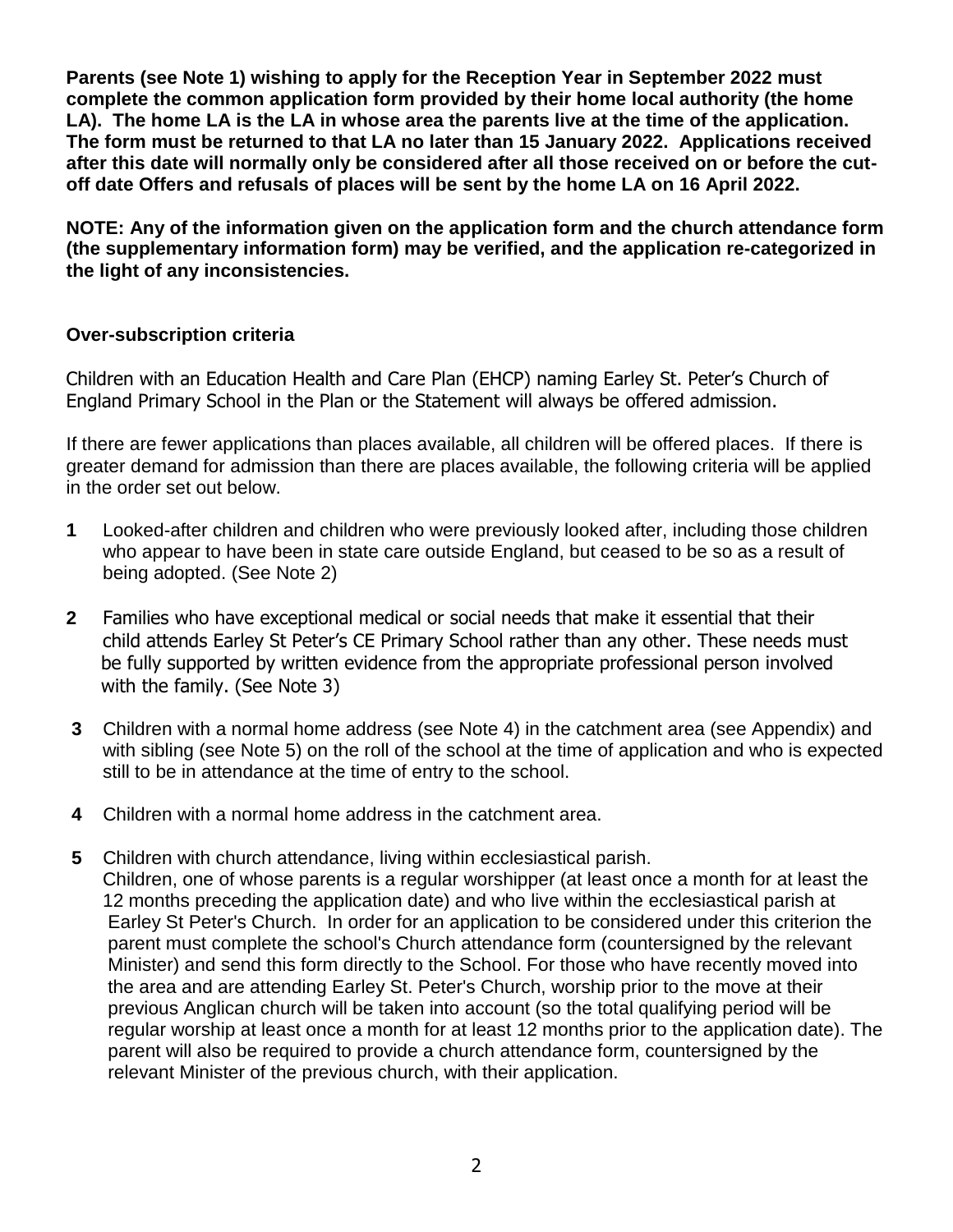- **6** Children with a normal home address outside the catchment area and with sibling on the roll of the school at the time of application and who is expected still to be in attendance at the time of entry to the school.
- **7** Other children.

Proximity of the child's home, as measured by the straight-line distance (see Note 6) between the home and the school with those living nearer being accorded the higher priority, will serve to differentiate between children in criteria 1 to 6 should the need arise. In the event that two distance measurements are identical, the school will use random allocation to decide which child should be offered the place. The process will be conducted in the presence of a person independent of the school.

#### **For entry to the Reception Year in 2020-2021, the school received (129) applications.**

| 2020-2021                  | No. of applications | No. of offers |
|----------------------------|---------------------|---------------|
| EH&CP naming school        |                     |               |
| Category 1 Looked after    |                     |               |
| Category 2 Church          | 5                   | 5             |
| Category 3 Sibling in      | 8                   | 8             |
| catchment                  |                     |               |
| Category 4 Catchment       | 20                  | 20            |
| Category 5 Sibling outside | 20                  | 20            |
| catchment                  |                     |               |
| Category 6 Other           | 75                  | 16            |
| Total                      | 129                 | 70            |

**70** offers were made. The criteria applicable to the applications were as follows:

**4** appeals were made.

**NOTE**: A separate admissions policy is applied to Earley St. Peter's Nursery and an offer of a Nursery place does **NOT** guarantee an offer of a school place.

# **All other admissions**

Admission to the school during the school year depends on whether or not there are places available. All year groups at the school have 70 places. Applications must be made directly to the school on a form available from the school. If there is a vacancy, and there is no child on the relevant continued interest list with a higher priority (according to the over-subscription criteria 1-6 above), a place will be offered.

In-year admissions or admissions at the beginning of school years other than Reception will be considered by the Governing Body only up to half a term in advance of the desired date for entry. For example for entry in January, the application will not be considered until after the October half term break.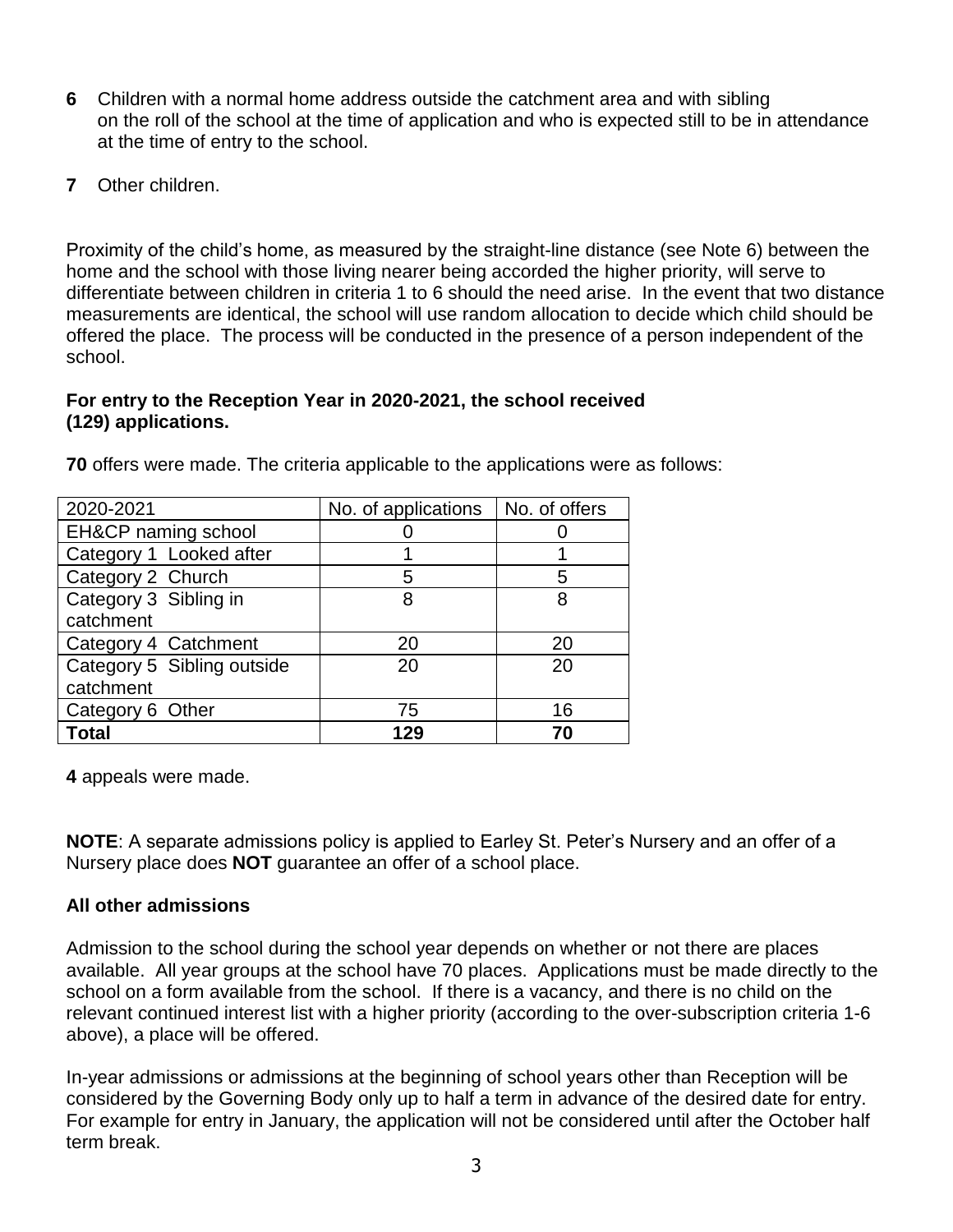If parents are moving house, the school will ask for evidence of the move, when considering any application for a place. Documentary evidence in the form of a solicitor's letter to confirm exchange of contracts, or a rental agreement for at least a period of six months will be required (Armed Forces personnel are exempt). If you are returning from elsewhere, to live in a home that you own, we will require evidence to show that you have returned. We will also ask for evidence that any previous house owned has been sold or is being sold. We would not accept an address where the one given is that of a second home with the main home being elsewhere. If there are two or more homes, we will check which is the main home, and may refuse to base an allocation of a place on an address which might be considered only temporary. Nor would we accept an address where the child was resident other than with a parent or carer unless this was part of a fostering or formal care arrangement. We would not normally accept an address where only part of a family had moved, unless connected with a divorce or permanent separation arrangement, in which case we would require proof.

# **Admission outside normal age group**

Although most children will be admitted to the school within their own age group, requests from parents for school places outside their normal age group will be considered carefully eg. for those who have missed education due to ill health. Each case will be considered on its own merits and circumstances. However such admissions will not normally be agreed without a consensus between the parents, the school, the LA and any relevant professionals asked for their opinion by the Governing Body that it is in the best interests of the child.

#### **Continued interest list**

The school maintains a continued interest list for those children who are not offered a place, including those unsuccessful at appeal; the order of priority on the continued interest list is the same as the list of criteria for over-subscription. Continued interest lists are maintained for each year group which is full. Should a casual vacancy occur, a place would be offered to the child at the top of the list using the over-subscription criteria (unless an application has been received that takes priority over the continued interest list). Positions on continued interest lists may go up or down due to pupil withdrawals or new or revised applications and no account is taken of the length of time spent on a list. The school periodically seeks confirmation that parents wish a child's name to be kept on the continued interest list.

A written offer will be sent to the most recent address provided for the child in question, and parents should note that if they do not accept the place by the date indicated in the letter (normally two weeks from the date of the letter), or the place will be offered to the next name on the continued interest list.

# **Multiple births**

In cases where there is one place available, and the next child on the list is a twin, triplet, etc., we would admit both twins (and all the children in the case of other multiple births) even if this meant exceeding the agreed admission number of 70 for Reception 2023-2024 or the number of places (70) in other year groups.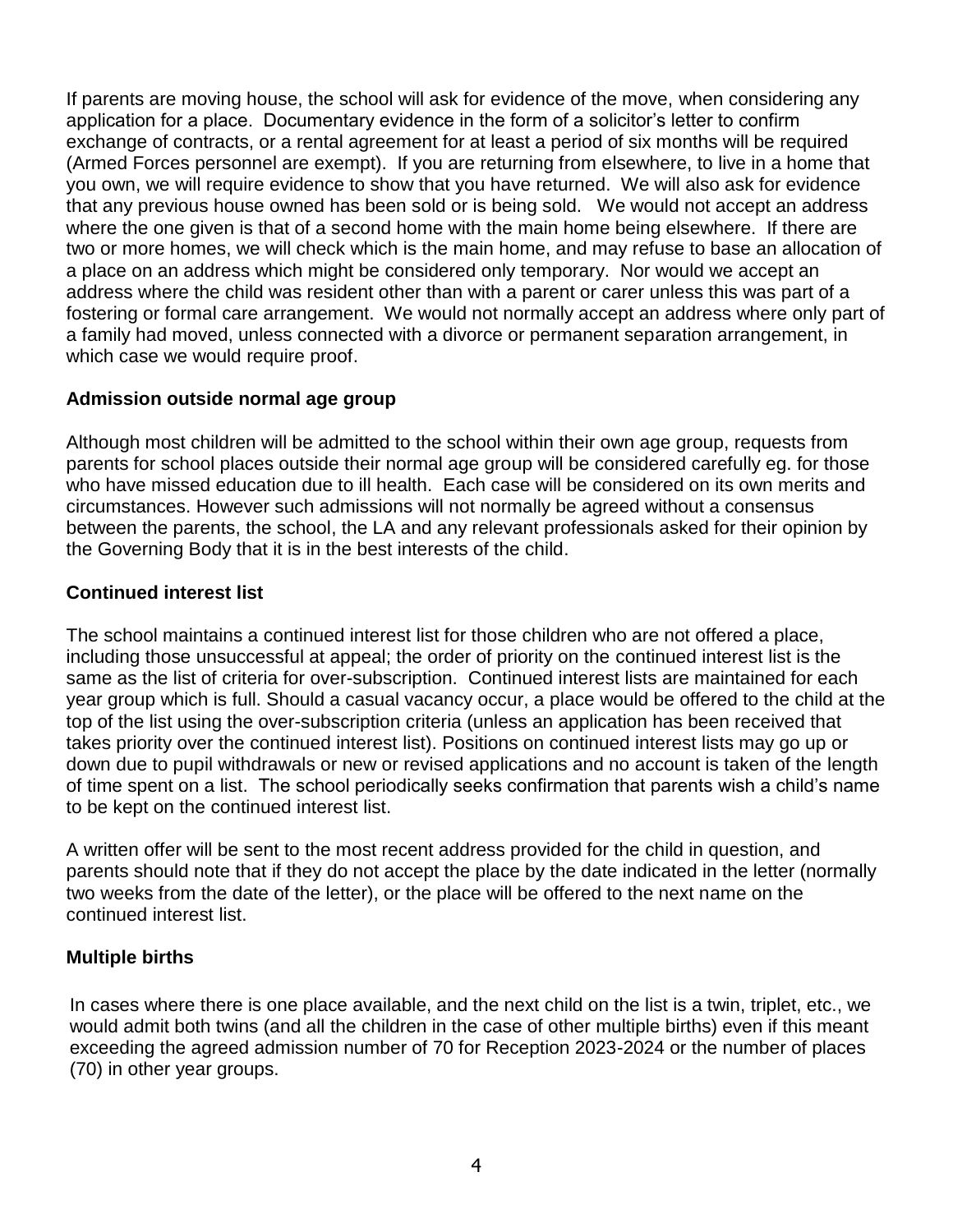# **Fair Access**

The school participates in the Wokingham Local Authority's Fair Access Protocol. This covers, for example, children who have moved into our area after the normal admission round, or who need to move school as a result of severe bullying or social issues. Children qualifying under the Fair Access Protocol may be offered a place even if there are no places available in the relevant year group and also take priority for admission over any child on the waiting list.

# **Appeals**

There are established arrangements for appeals against non-admission. These are heard by an independent appeal panel, convened by the Oxford Diocesan Director of Education. Details are available from the school, including the date by which an appeal should be submitted. It should be noted that, in the event of an unsuccessful appeal against non-admission to the school, the school does not consider any further application in the same school year (1 September – 31 August), unless there has been a material change in circumstances, for example a change of address which results in a move from outside the catchment area to inside it.

It should be noted that if a place is requested outside the normal age group and is refused, but one in the normal age group is offered, then there is no right of appeal.

# **Further information**

Any requests for further information or to arrange a visit to the school should be addressed to the School. Telephone number 0118 926 1657 Email admissions@earley-st-peters.wokingham.sch.uk

# **NOTES**

#### **Terms used are as defined below:**

**Note 1 "Parent"** is defined in law (The Education Act 1996) as either:

- any person who has 'parental responsibility' (defined in the Children Act 1989) for the child or young person; or
- any person who has care of the child or young person.

If you are in any doubt, please contact the school for advice.

**Note 2 "Looked after"** means a child in the care of a local authority or being provided with accommodation by a local authority in the exercise of its social services function. An adoption order is one made under the Adoption Act 1976 (Section 12) or the Adoption and Children Act 2002 (Section 46). A "child arrangements order" is one settling the arrangements to be made as to the person with whom the child is to live (Children Act 1989, Section 8, as amended by the Children and Families Act 2014, Section 14). A "special guardianship order" is one appointing one or more individuals to be a child's special guardian/s (Children Act 1989, Section 14A). Internationally adopted, previously looked after children – IAPLC. These children now have the same priority as those looked after and previously looked after children in England. Applications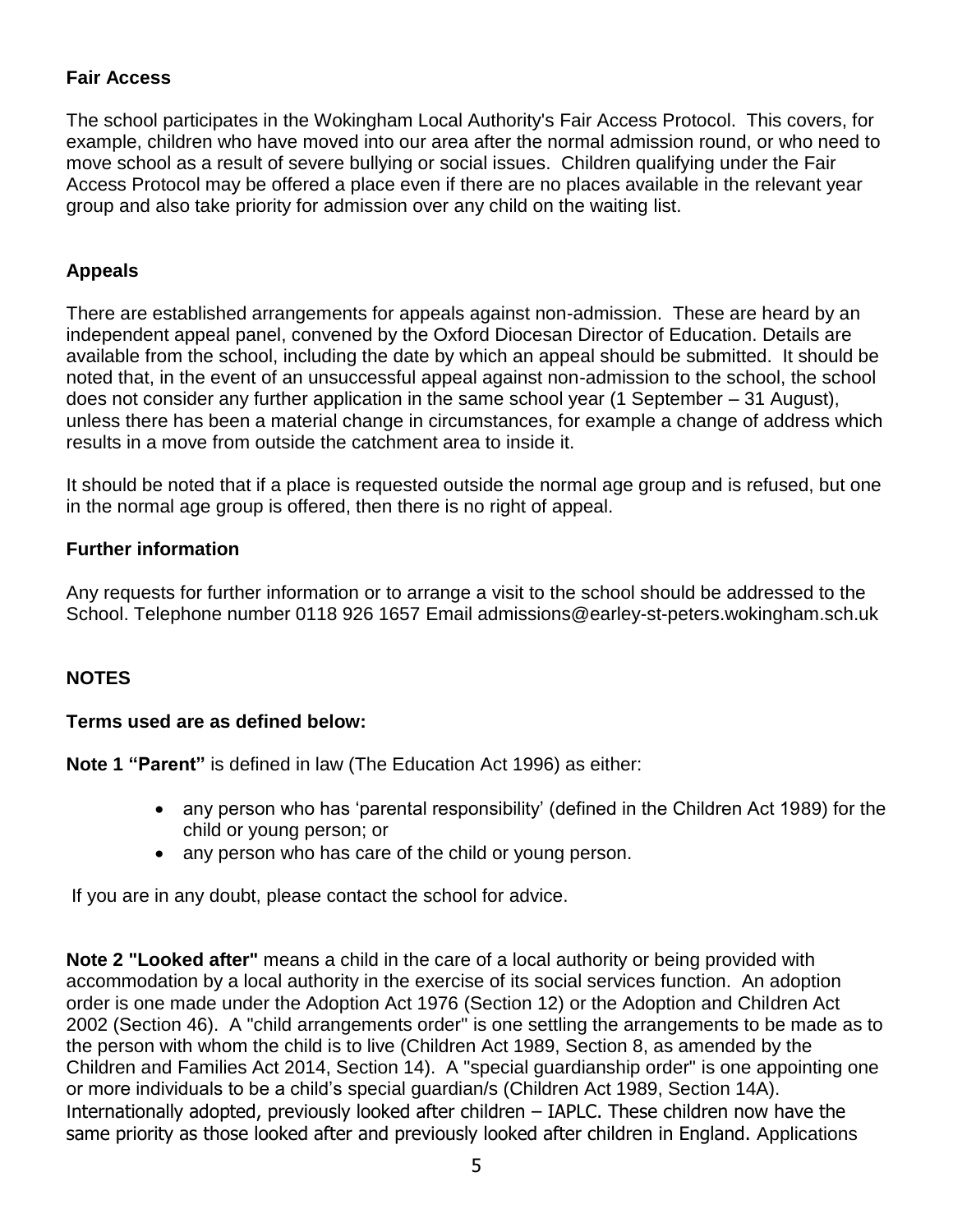under this criterion must be accompanied by evidence to show that the child is looked after or was previously looked after (e.g. a copy of the adoption, child arrangements or special guardianship order).

**Note 3** When applying under this criterion (exceptional medical or social needs), you must include supporting evidence from an independent professional person who is aware of the situation and supports your reasons for preferring Earley St Peter's CE Primary School. This supporting evidence must clearly demonstrate why the school is the most suitable and must illustrate the difficulties that would be caused if your child had to attend another school. The person supplying the evidence should be a doctor, heath visitor, social worker, etc. who is aware of your child's or your own case. The school reserves the right to ask for further evidence or clarification where necessary and may seek the advice of appropriate educational professionals where necessary.

**Note 4 "Normal home address"** means the child's home address. This must be where the parent or legal carer of the child lives with the child unless it is proved that the child is resident elsewhere with someone else who has legal care and control of the child. The address should be a residential property that is owned, leased or rented by the child's parent/s or person with legal care and control of the child.

To avoid doubt, where a child lives with parents with shared responsibility, each for part of a week or month, the address where the child lives will be determined having regard to a joint declaration from the parents stating the exact pattern of residence. If the residence is not split equally, then the relevant address used will be that at which we are satisfied that the child spends the majority of the school week. Where there is an equal split or there is any doubt about residence, we will make the judgment about which address to use for the purpose of determining whether or not to offer a place. We will take into account, for example, the following:

- any legal documentation confirming residence
- the pattern of the residence
- the period of time over which the current arrangement has been in place
- confirmation from any previous school of the contact details and home address supplied to it by the parents
- where the child is registered with his/her GP
- any other evidence the parents may supply to verify the position.

We may ask for evidence of the normal home address in the form of a recent bill. This could be, for example, the most recent Council Tax bill, utility bill no more than three months old, a current TV license, buildings and contents insurance, mortgage statement or rent book which shows the address concerned. Parents who are unable to provide this evidence should contact the school to discuss what evidence might be acceptable. If it becomes clear or if there is any doubt that the parents and child are not living at the address given on the application form, the school may seek further evidence. The school works closely with the LA to ensure that places are not obtained at the school on the basis of false addresses, and, in cases of doubt, will take steps to verify the information provided. If a place at the school is offered, and it later becomes clear that the offer was made on fraudulent or misleading information (e.g. a false claim to living in the catchment area), and the school has denied a place to a child with a stronger claim, the school will withdraw the offer of a place. The offer can also be withdrawn even after the child has started at the school.

We regard a child's home address to be where he or she sleeps for the majority of the school week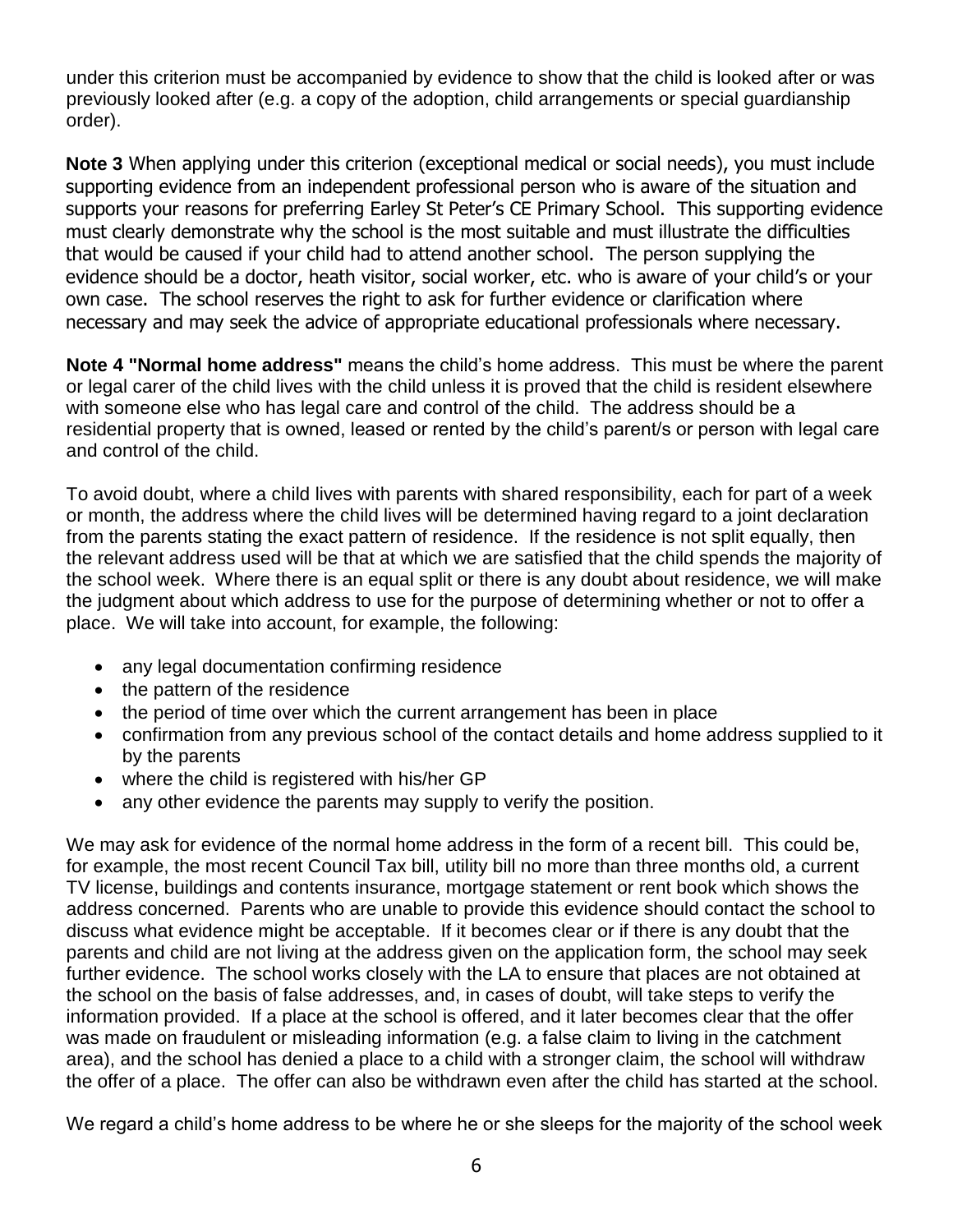(Monday to Friday). We may ask to see official documentation, such as a child benefit book or medical card if there are reasons why a child does not live at his or her parent's address. For example, if he or she is resident with a grandparent, this needs to be made clear on the application form. If such arrangements are not declared or a relative's address is used on the application, we may consider that a false declaration has been made, and withdraw the offer of a place. Childcare arrangements are **not** sufficient reason for listing another address.

If parents move house after the application has been made, but before any offer of a place has been made, the home LA must be informed.

If parents are moving, we will ask for evidence of the move when considering any application for a place.

We would not accept an address where the one given is that of a second home with the main home being elsewhere. If there are two or more homes, we will check which is the main home, and may refuse to base an allocation of a place on an address which might be considered only temporary. Nor would we accept an address where the child was resident other than with a parent or carer unless this was part of a fostering or formal care arrangement. We would not normally accept an address where only part of a family had moved, unless connected with a divorce or permanent separation arrangement, in which case we would require proof.

**Note 5 "Sibling"** means brother or sister, half brother or sister, adopted brother or sister, step brother or sister, or the child of the parent/carer's partner, where the child for whom the school place is sought is living in the same family unit at the same address as that sibling. It is helpful if parents make it clear on the application form if the sibling has a different family name. When there is more than one sibling at the school, only the youngest need be listed on the application form.

**Note 6** The straight line distance used to determine proximity of the home to the school will be measured by a Geographical Information System adopted by the school, or by Wokingham Borough Council's system under which distances will be measured consistently and will be measured as a straight line between the Local Land and Property Gazetteer (LLPG) address points for the respective home address and school, using the Easting and Northing for each address point. These are then used to calculate the distance to three decimal points between the two address points using a 'direct distance mathematical routine' within the Capita ONE system used by the council's School Admissions Team into which the LLPG address points are imported. This calculates the distance from the values created through this process using Pythagoras' Theorem by measuring the distance in metres between the Easting and Northing for each end address point then multiplied by 0.000621317 to convert to miles. It should be noted that this calculation may not be exactly the same as that created by a Geographical Information System (GIS) product as the GIS product may build in a formula to allow for the curvature of the earth. This curvature does not begin to affect distance values until the distance is least 10 miles.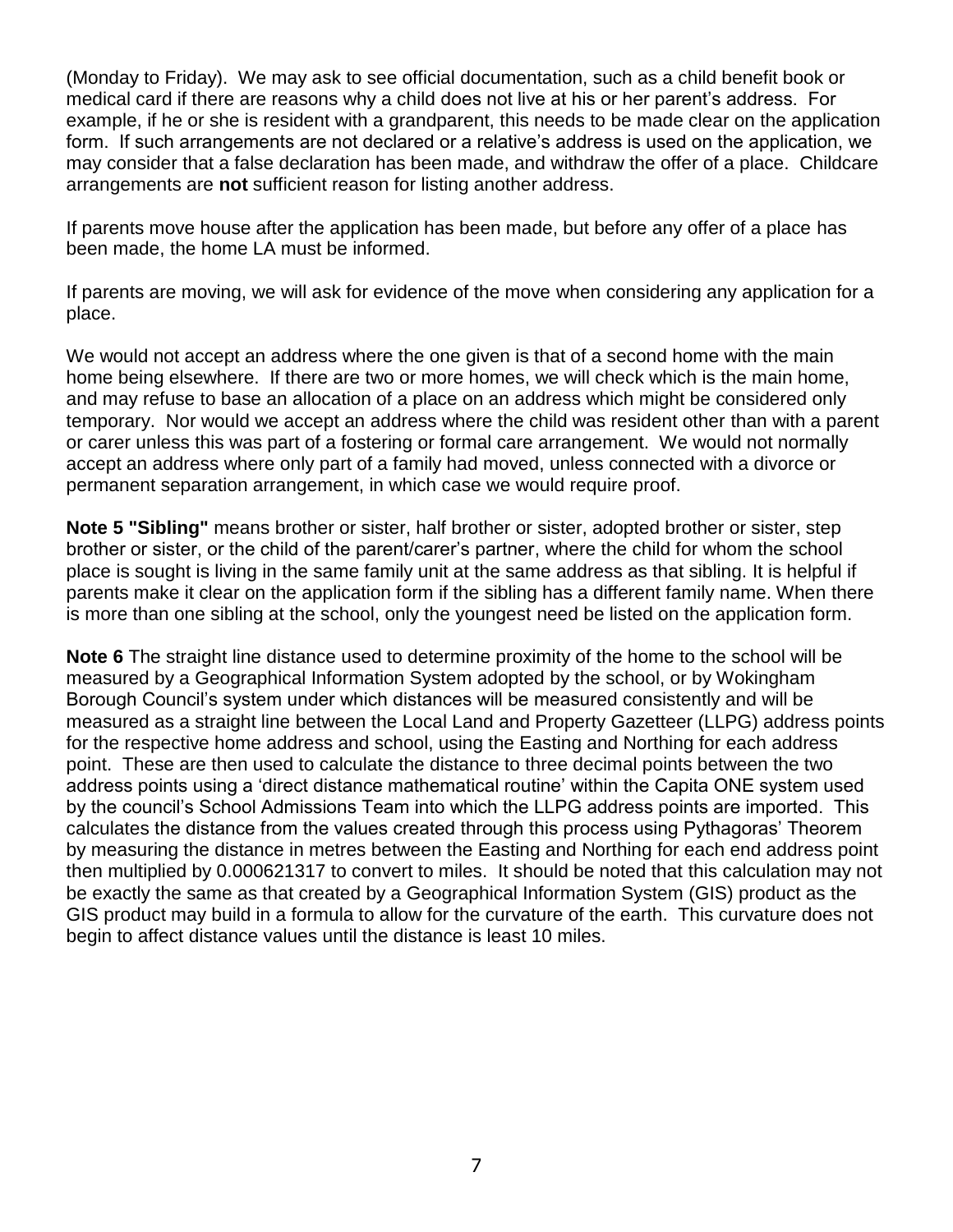# **Appendix**

**The school's catchment area, shown on the map below, includes the following roads**

| <b>Anderson Avenue</b>                                                                      | <b>Fairview Avenue</b>                                        | <b>Palmerstone Road</b>                                                                                                                    |
|---------------------------------------------------------------------------------------------|---------------------------------------------------------------|--------------------------------------------------------------------------------------------------------------------------------------------|
| <b>Barrington Close</b>                                                                     | <b>Gardner Place</b>                                          | <b>Pitts Lane</b>                                                                                                                          |
| <b>Blackthorn Close</b>                                                                     | <b>Gladridge Close</b>                                        | <b>Pocket Place</b>                                                                                                                        |
| <b>Bridges Grove</b>                                                                        | <b>High Tree Drive</b>                                        | Sidmouth Grange Close                                                                                                                      |
| <b>Byron Road</b>                                                                           | <b>Hilltop Road</b>                                           | Sidmouth Grange Road                                                                                                                       |
| <b>Chiltern Crescent</b>                                                                    | <b>Hitch Hill Close</b>                                       | <b>Stanton Close</b>                                                                                                                       |
| Church Road (both sides<br>excluding no.74 and odd<br>nos. $1 - 67$ )<br><b>Courts Road</b> | London Rd (south side nos.<br>$228 - 404$ only)<br>Mays Close | Station Road (no 4, Corner House, No 5,<br>Tudor Cottage, No 7, The Haven, No 9<br>Flats 1-5 and No 9, The Willows.<br><b>Sutton Close</b> |
| <b>Culver Lane</b>                                                                          | Mays Gate                                                     | The Drive                                                                                                                                  |
| Delamere Road                                                                               | Mays Lane                                                     | Whitegates Lane                                                                                                                            |
| <b>Eastcourt Avenue</b>                                                                     | <b>Milton Road</b>                                            | Wokingham Road (north side nos. 197 -<br>301 only)                                                                                         |
| <b>Erleigh Court Drive</b>                                                                  | <b>Nuthatch Drive</b>                                         |                                                                                                                                            |
| <b>Erleigh Court Gardens</b>                                                                | <b>Oldfield Close</b>                                         |                                                                                                                                            |